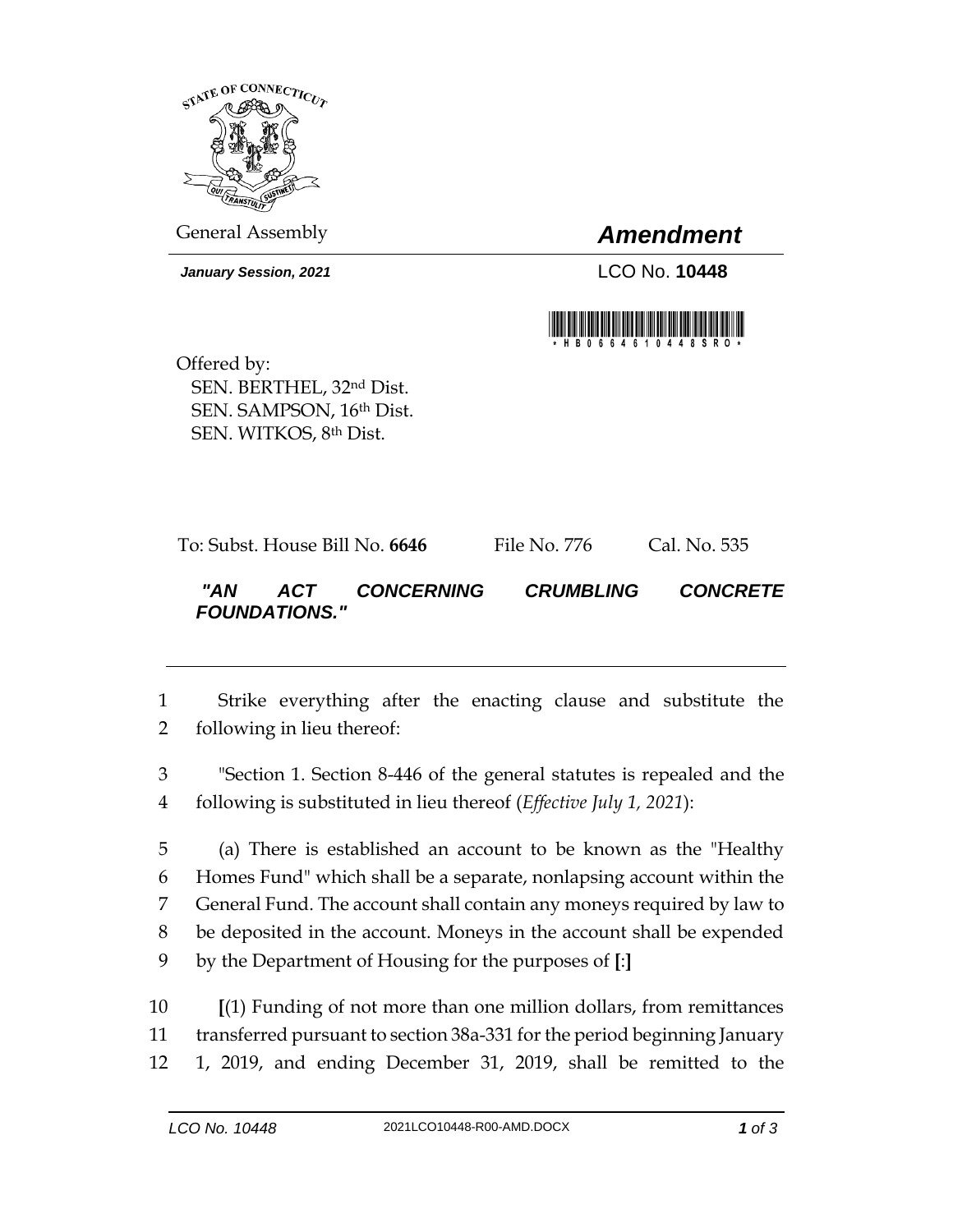Department of Economic and Community Development to be used for grants-in-aid to homeowners with homes located in the immediate vicinity of the West River in the Westville section of New Haven and Woodbridge for structurally damaged homes due to subsidence and to homeowners with homes abutting the Yale Golf Course in the Westville section of New Haven for damage to such homes from water infiltration or structural damage due to subsidence; and

 (2) Funding**]** funding a program, and any related administrative expense, to reduce health and safety hazards in residential dwellings in Connecticut, including, but not limited to, lead, radon and other contaminants or conditions, through removal, remediation, abatement and other appropriate methods. For purposes of this subdivision, "administrative expense" means any administrative or other cost or expense incurred by the Department of Housing in carrying out the provisions of this section, including, but not limited to, the hiring of necessary employees and entering into necessary contracts.

 **[**(b) The Department of Housing shall notify the Department of Public Health not later than thirty days after the deposit of remittances in the Healthy Homes Fund pursuant to subdivision (2) of subsection (c) of section 38a-331. Not later than thirty days after the deposit of remittances pursuant to subdivision (2) of subsection (c) of section 38a- 331, the Department of Public Health shall notify each municipal health department in the state annually regarding funds available pursuant to the Healthy Homes Fund established pursuant to subsection (a) of this section.**]**

 **[**(c)**]** (b) Not later than January 1, 2020, and annually thereafter, the Commissioner of Housing shall report to the joint standing committees of the General Assembly having cognizance of matters relating to housing, planning and development and appropriations and the budgets of state agencies, in accordance with section 11-4a, regarding the status of the Healthy Homes Fund established pursuant to this section and all moneys deposited into and expended by the Department of Housing pursuant to said account. Any such report may be submitted